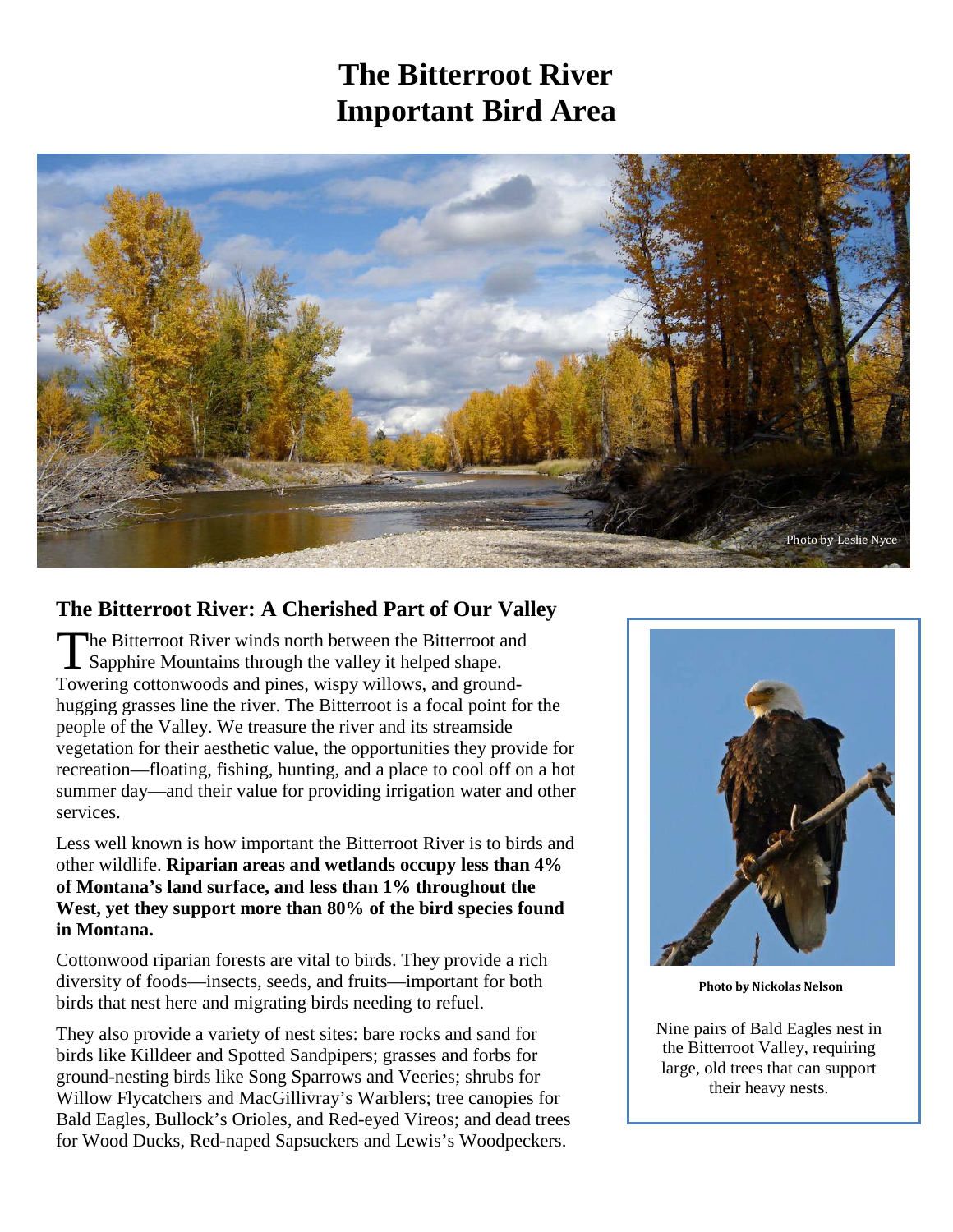

*IBAs have the unique power to unite people, communities, and organizations in proactive bird conservation, one place at a time. -- Frank Gill, Senior Ornithologist, National Audubon*



The Red-naped Sapsucker is a migratory woodpecker that nests in tree cavities. At least 100 breeding pairs occur within the IBA.

Photo by Bob Martinka

**I** itterroot Audubon Society formally adopted the Bitterroot Audubon Society formally adopted the<br>Bitterroot River Important Bird Area (IBA) in 2008 after Montana Audubon and National Audubon designated it as one of more than 2,000 recognized areas important to birds and their habitat. Bitterroot Audubon hopes to work with landowners to focus attention on the importance of native cottonwood river bottom habitat in maintaining healthy populations of birds. This brochure provides the reader with a description of the area and explains what an IBA is and is not.

#### **What Is an "Important Bird Area"?**

**The Important Bird Areas Program, established** The Important Bird Areas Program, established<br>by the National Audubon Society, is a global initiative to identify, monitor, and protect a network of sites that are critical for the conservation of birds and other wildlife. IBAs include sites for breeding, wintering, and/or migrating birds. They may be a few acres or thousands of acres, but usually are discrete sites that stand out from the surrounding landscape. Since 1995, 2,000 IBAs have been identified in the United States; 37 of them are in Montana.



At least 75 pairs of Willow Flycatchers nest in willow shrubs within the IBA.

Photo by Michael Woodruff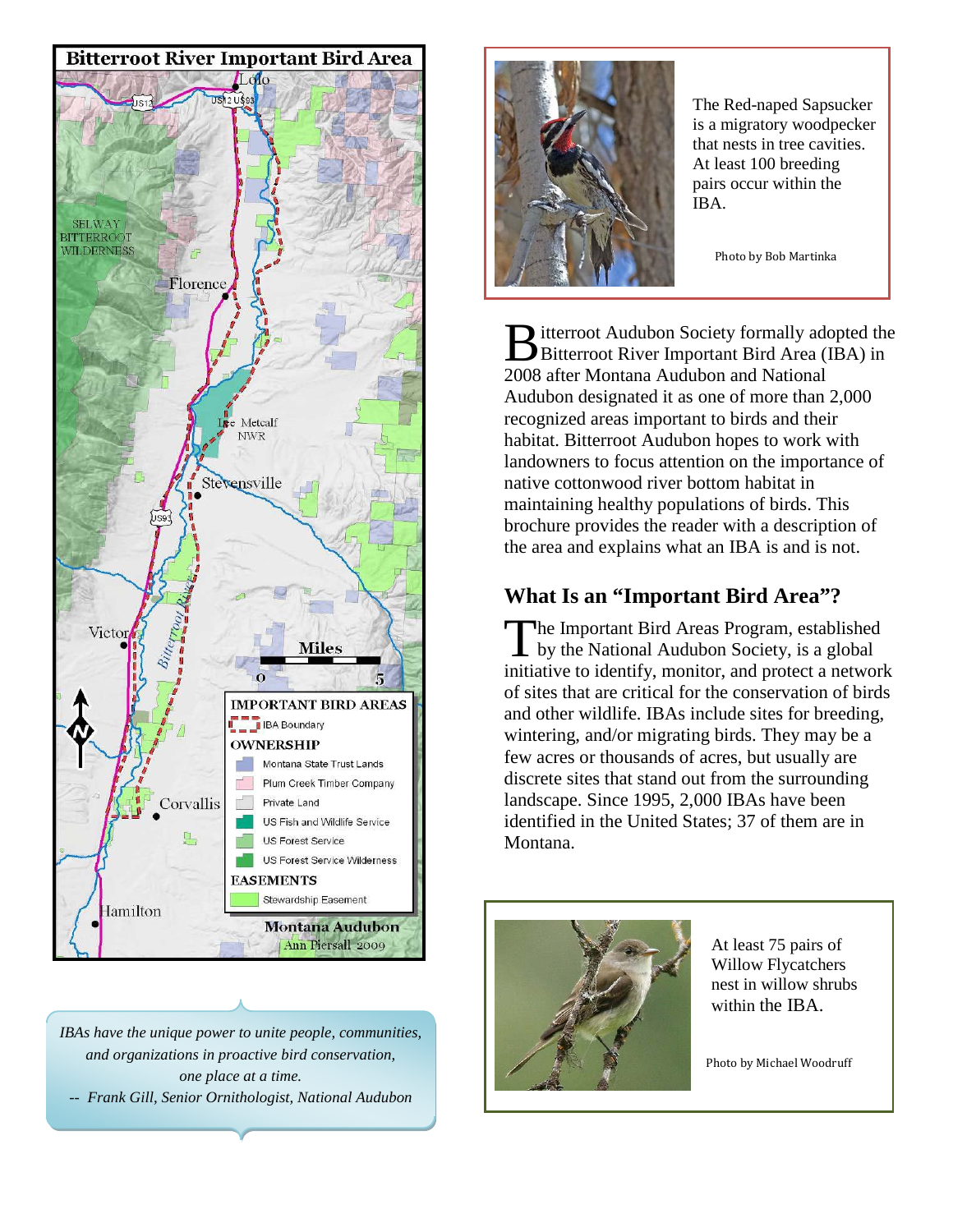### **The Bitterroot River Important Bird Area**

ecause of its importance to birds, Montana Because of its importance to birds, Montana<br>Audubon and the National Audubon Society identified the Bitterroot River as an Important Bird Area for our state. This IBA may even qualify as "continentally significant" due to the abundance of certain key species that breed within its boundaries. The area identified includes the 500-year floodplain that runs 30 miles along the river from Woodside Crossing to just south of Lolo.

To qualify as an IBA, sites must satisfy at least one of several criteria. In 2005 and 2006, Montana Audubon and National Audubon surveyed the Bitterroot River to obtain bird population data. The Bitterroot River IBA was identified for these reasons:

- More than 240 species of birds observed,
- More than 115 of those breed along this stretch of the river,
- High numbers of two species of continental concern: Lewis's Woodpecker and Rednaped Sapsucker,
- High numbers of three species of state-level concern: Bald Eagle, Willow Flycatcher, and Red-eyed Vireo.



A landowner discusses bird habitat management with a member of Bitterroot Audubon.



Migratory Lewis's Woodpeckers nest in large pine and cottonwood snags. The IBA has at least 40 breeding pairs.

> Photo by Margaret Rose Hiller

### **What Does It Mean To Have an Important Bird Area in Our Valley?**

ost of the lands along the Bitterroot River IBA are private lands and it is important to clarify how it might affect landowners. M

Protecting private property rights is critical, so first here is **what the IBA designation does not mean**:

- 1. It does **not** mean that bird watchers will flock onto private property to look for these birds.
- 2. This is a **non-regulatory** designation; no regulations or restrictions will be imposed.

**What the IBA does mean** is a host of opportunities for landowners:

- 1. Help finding resources and expertise on managing land to benefit birds.
- 2. Local experts to talk about bird species, identification techniques, and habitat requirements.
- 3. Information about protecting riparian habitats from threats such as noxious weeds, erosion, or over-browsing by deer.
- 4. Partnerships to obtain grants for habitat restoration, noxious weed control, or wildlifefriendly fencing.
- 5. Assistance with bird surveys and setting up conservation easements.